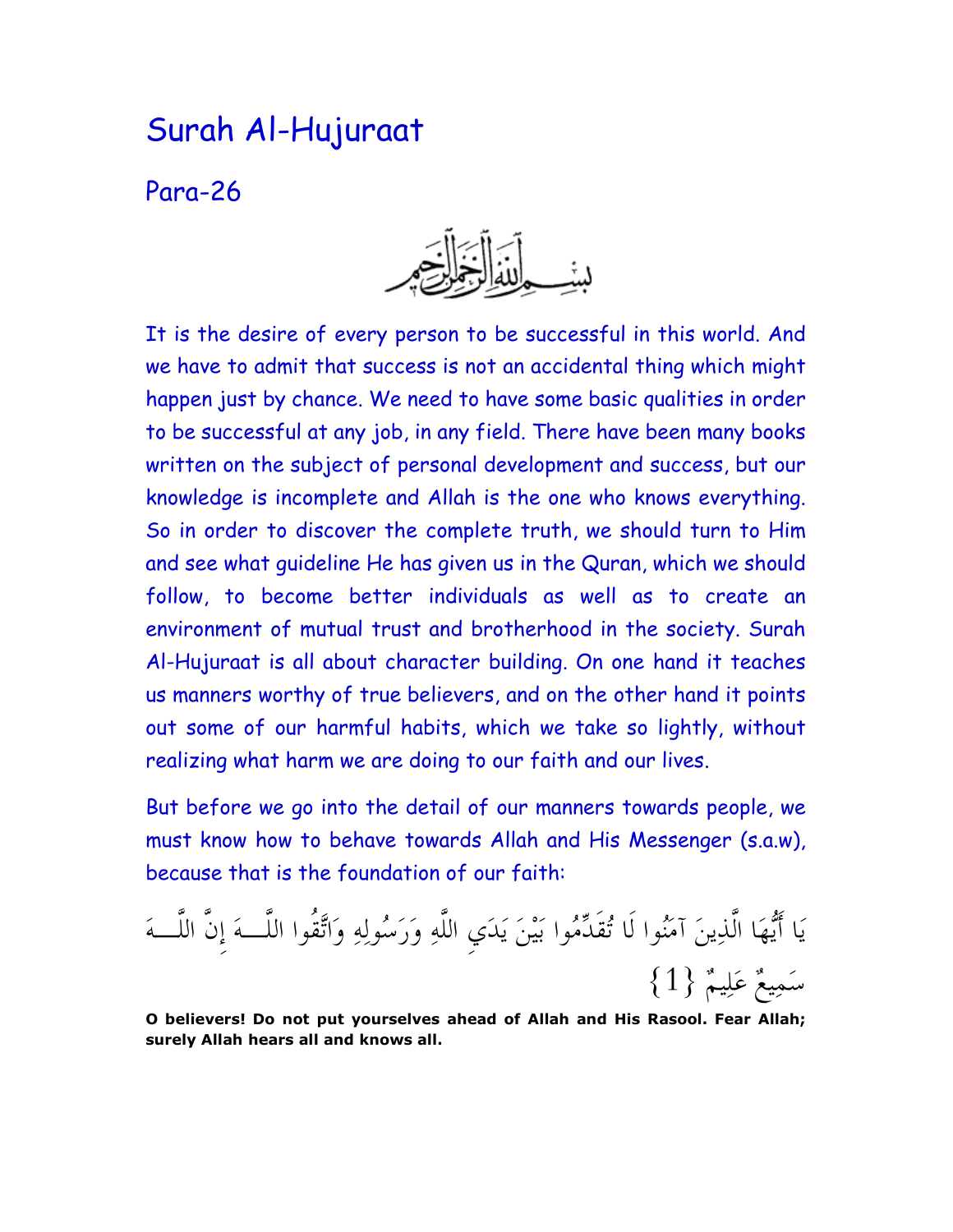It is a clear warning for all of us, who claim to have belief in Allah and the Prophet (s.a.w), that we should never put our own ideas, our theories and our own intellect ahead of Allah's commands or the teachings of His Messenger (s.a.w). We should fear Allah and remember that this intellect of ours is also His own gift and He gave it to us so that we should use it to understand His words and His absolute authority over us. Not that we become arrogant and come up with self created theories so that we can distort the laws of Allah.

Sometimes it happens that we do have faith in Allah and in His commands, but our outward manners are not respectful. This is also wrong and so Allah is warning us here:

يَا أَيُّهَا الذِينَ آمَنُوا لَا تُوْفَعُوا أَصْوَاتَكُمْ فَوْقَ صَوْتِ النَّبِيِّ وَلَا تَجْهَزُوا لِّــهُ بِالْقَوْلِ كَجَهْرِ بَعْضِكُمْ لِبَعْضِ أَن تَحْبَطَ أَعْمَالُكُمْ وَأَنتُمْ لَا تَشْعُرُونَ {2}

The companions of the Prophet (s.a.w) were being taught the proper manners that they should not even raise the volume of their voices in front of the Prophet (s.a.w) and the same rule applies to us when we hold a class of Hadith, in which we should be most respectful in the way we talk. Sometimes we see people engaged in hot arguments about a Hadith, or say that Hadith is just confusion or things like that........how terrible it is that shaitan keeps us deceiving that such and such thing is so trivial and not a sin, but see how disrespect can cause someone to lose all his good deeds. So we have to be very careful.

The Bedouins living around Madinah, who were mostly illiterate, had embraced Islam but they did not realize that they had to learn and

O believers! Do not raise your voices above the voice of the Prophet, nor speak aloud when talking to him as you speak aloud to one another, lest your deeds should come to nothing while you do not even perceive it.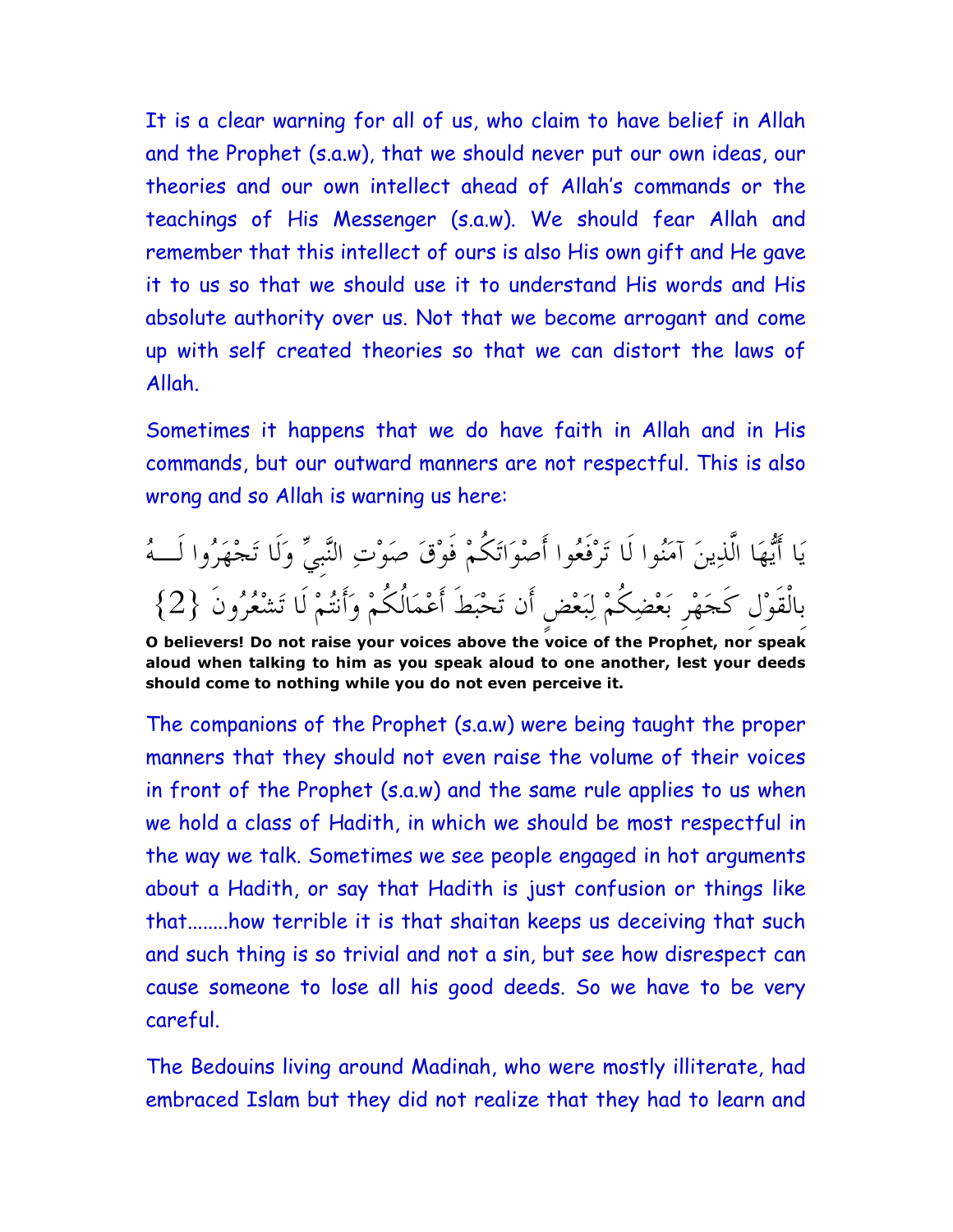mould themselves according to the etiquettes of true believers. So most of them remained in their places and did not seek to come to Madinah to learn from the Prophet (s.a.w) and His companions. On some occasions, however when they had to come to Madinah, they did not know any manners to talk to the Prophet and so they used to shout outside his door to come out to them and attend to their needs:

إِنَّ الَّذِينَ يُنَادُونَكَ مِن وَرَاءِ الْحُجُرَاتِ أَكْثَرُهُمْ لَا يَعْقِلُونَ {4}

Those who call out to you, O Muhammad, from outside the private apartments, most of them lack common sense.

 This is a common attitude even today that people do not realize that the religious scholars are to be respected and given time and privacy to do the work which is beneficial to the whole community. Everyone wants them to be their private counsellors, whom they can call at any time of the day, or even night.....and they should attend to their call immediately.....It is all done due to ignorance but we should learn to be respectful if we are really Muslims.

Now another important thing is being highlighted in the next Ayat that mostly these illiterate Bedouins would come with their personal disputes and give exaggerated accounts of the injustices done by others. So the Muslims of all times are being cautioned that if someone comes with such complaints then they should not be hasty in decisions but should look at the other side of the picture too, before taking any action.......otherwise they might regret it later when they find out the complete truth:

يَا أَيُّهَا الذِينَ آمَنُوا إِن جَاءَكُمْ فاسِقٌ بِنَبَأٍ فَتَبَيَّنُوا أَن تُصِيبُوا قَوْمًا بِجَهَالٍ تَمِ أَيْصْبِحُوا عَلَى مَا فَعَلْتُمْ نَادِمِينَ {6}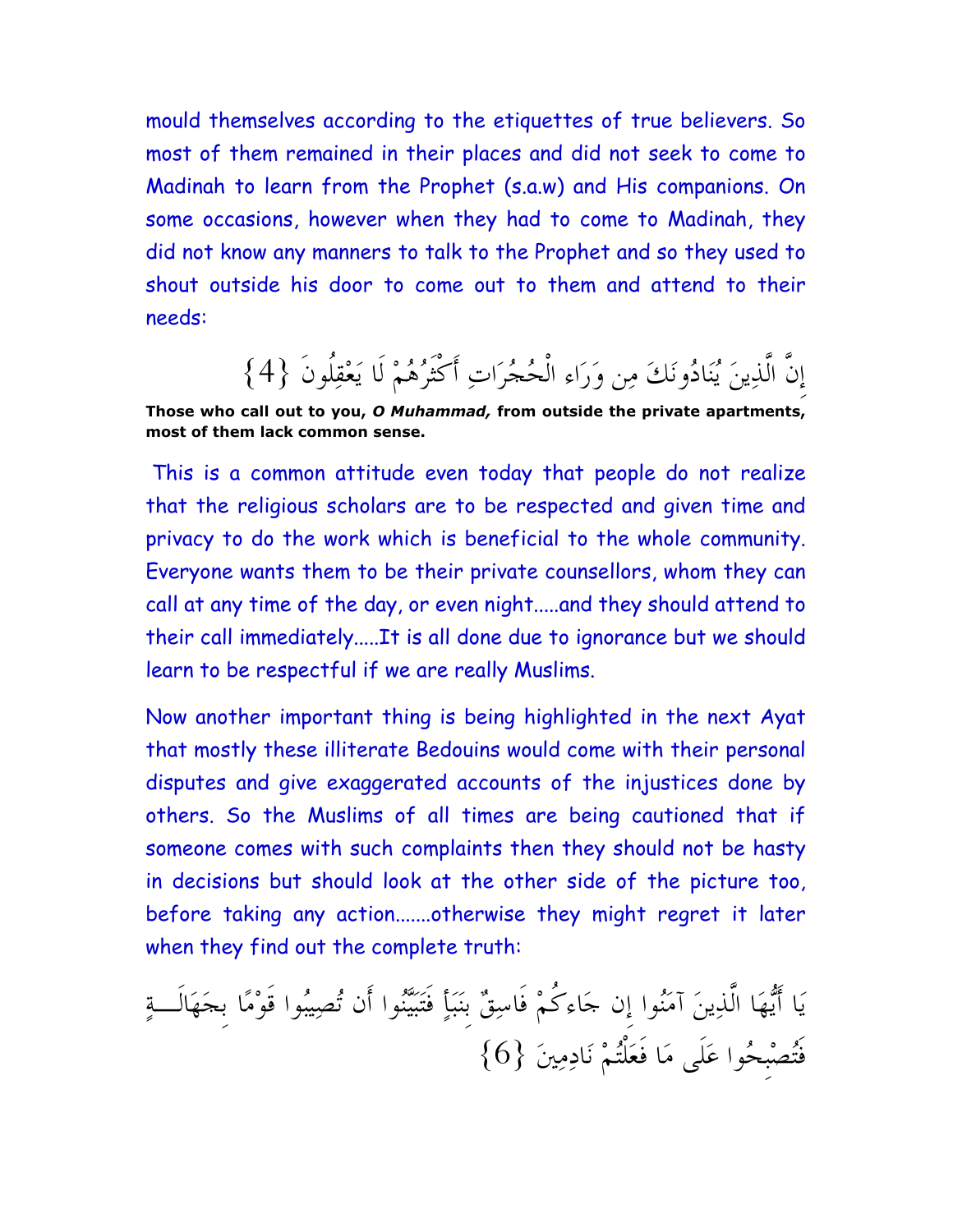O believers, if an evildoer comes to you with some news, verify it (investigate to ascertain the truth), lest you should harm others unwittingly and then regret what you have done.

Everybody wants that his opinion should be given preference and so the Muslims in Madinah would insist that the Prophet (s.a.w) should follow their advice, which at times would have been disadvantageous to them if it had been followed. So it is a lesson for us too that when we read a Hadith and we don't understand its benefit then we should believe that the Messenger of Allah always taught us what was beneficial for us and our own intellect can be wrong or misguided but the Prophet (s.a.w) spoke from divine inspiration and wisdom. Therefore, instead of finding fault, we should be grateful for the favours of Allah on us:

وَاعْلَمُوا أَن فِيكُمْ رَسُولُ اللهِ لوْ يُطِيعُكُمْ فِي كثِيرِ مِّنَ الأَمْرِ لَعَنِتُمْ وَلَكِـــنَّ اللهَ حَبّْبَ إِلَيْكُمُ الْإِيمَانِ وَزَيّْنَهُ فِي قُلُوبِكُمْ وَكُرَّهَ إِلَيْكُمُ الْكُفْرَ وَالْفُسُــوقَ وَالْعِصْيَانَ أَوْلَئِكَ هُمُ الرَّاشِدُونَ {7}

And know that Allah's Rasool is among you. If he were to follow you in most affairs, you would certainly be in trouble. Allah has endeared this faith to you and beautified it in your hearts, making unbelief, wrongdoing, and disobedience abhorrent to you. It is they who are rightly guided

Really if we think about it, isn't it the greatest favour on us that Allah has made the faith dear to us and has made it so beautiful in our hearts......otherwise if something has to be done without love then what an awful burden it becomes, which has to be carried anyway. And the other great blessing Allah has bestowed upon us is that he put hatred in our hearts for disbelief, transgression and disobedience; otherwise how could we stop ourselves from these evils? So if, by the grace of Allah, we are on the straight path, then we should be thanking Allah day and night, and not be arrogant: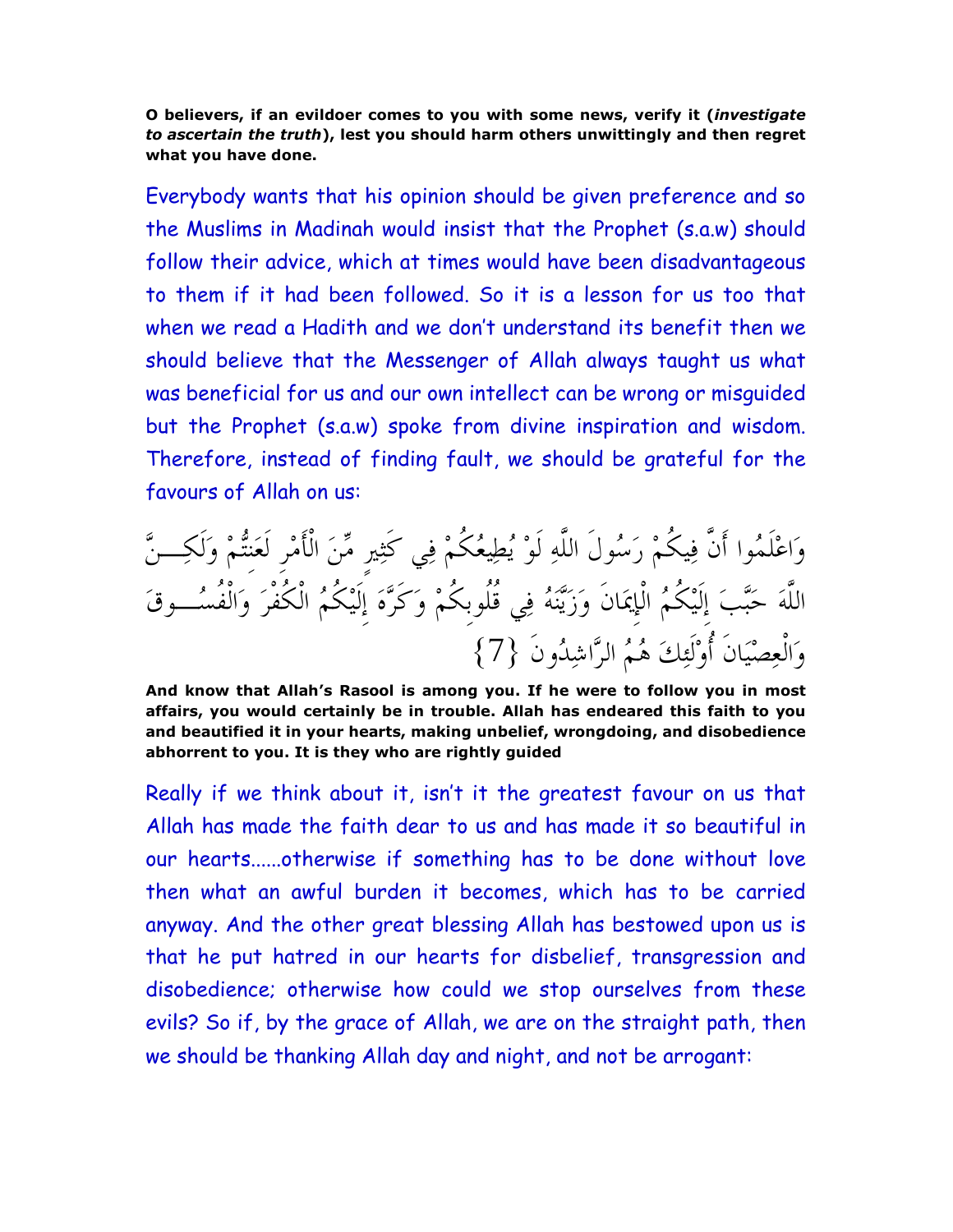(it is) through Allah's grace and blessing. Allah is Knowledgeable, Wise.

Islam is a religion of brotherhood and unity. Muslims as a nation have a great responsibility from Allah that they have to spread the message of Allah to the whole world. This cannot be achieved if they keep fighting each other over every little disagreement. So the Muslims are being taught here, that if any two groups among the muslims start fighting then the rest of them should neither be indifferent to it nor just turn on the TV and watch the news for how many got killed today, but should play an active role in making peace between them:

 T) +E\_& ef %]6 +" :4P6 BB@N Sg+@  %BYhi %& :-4P6 3G6 %]6 /\$ T& jG1Y T B\_ 1f2 1B 6 k/lP@ }9{ SWmX@ +@ #^:  %& WmX@N\$
?8@ +"

If two parties among the believers fall into mutual fighting, make peace between them. Then if one of them transgresses against the other, fight the one who has transgressed until he returns to the commands of Allah. Then, if he returns, make peace between them with justice and be fair; for Allah loves those who are fair and just.

But notice here that Allah is warning us not to exceed our roles of peacekeepers and start any favouritism or unfair use of resources. Because the real motive is not to win any war or get any favours but to be the agents of peace and unity among Muslims. Why is it so important? Allah says:

 %-+\_/ (78  
(7l\$  :4P6 opl& %g+@ + C& 10{ }

The believers are brothers to one another, therefore, make reconciliation between your brothers and fear Allah, so that you may be shown mercy.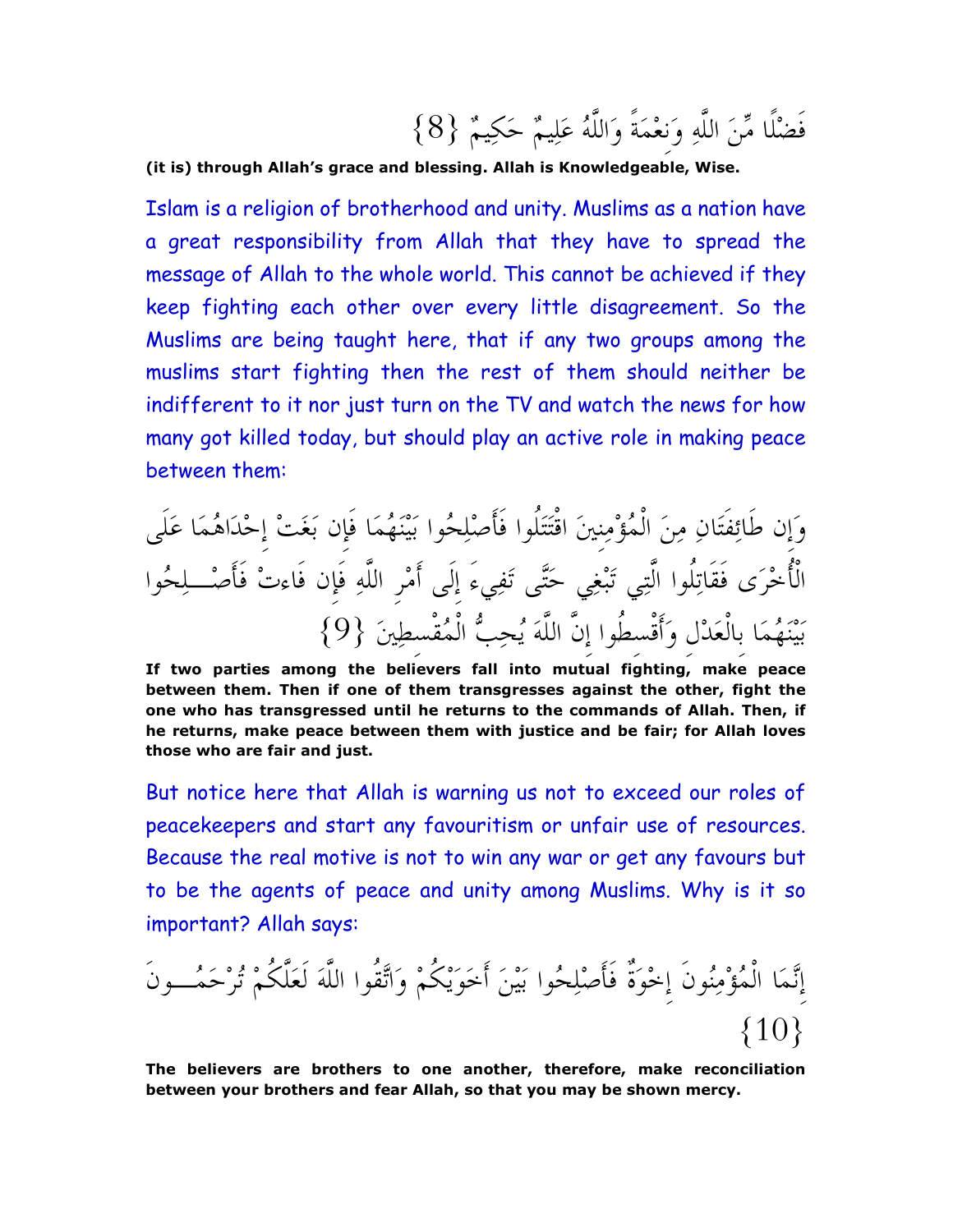We take these words lightly because for most of us, we have been hearing them since childhood, but seldom seen in practise. So unconsciously we think that these are mere quotations to be used in essays and speeches. But now we read the same things in the Quran and know that it is Allah Himself who is opening our eyes to the fact that we Muslims are all like brothers, like one big family.....irrespective of our status, or origin. The best demonstration of this brotherhood is on Hajj where Muslims from all over the world gather together as one people and bow down to one Allah. But for peace to prevail among these brothers it is important that every individual takes it as his own responsibility to strengthen the relationships between Muslims. This deed is better in reward than even prayers and fasting and charity:

A companion of the Messenger (s.a.w), Abu Dardaa (r.a) narrated that Allah's Messenger (s.a.w) said, "Shall I inform you of that which is better than fasting, praying and charity?"

They said, "Why not, O Messenger of Allah!"

He said, "To reconcile between yourselves (otherwise) the mischief between yourselves is something that shaves (eliminates religion)"

So ask yourself: do I really think of other Muslims like my brothers. Would I treat my own brother, like I treat others?

Next Allah highlights for us the basic evils which sour our relationships. These are some highly destructive habits which we have developed over time due to our ignorance and indifference to the importance of character building and nurturing mutual relationships. The first one is to humiliate people and making fun of them. So Allah is addressing all those who believe: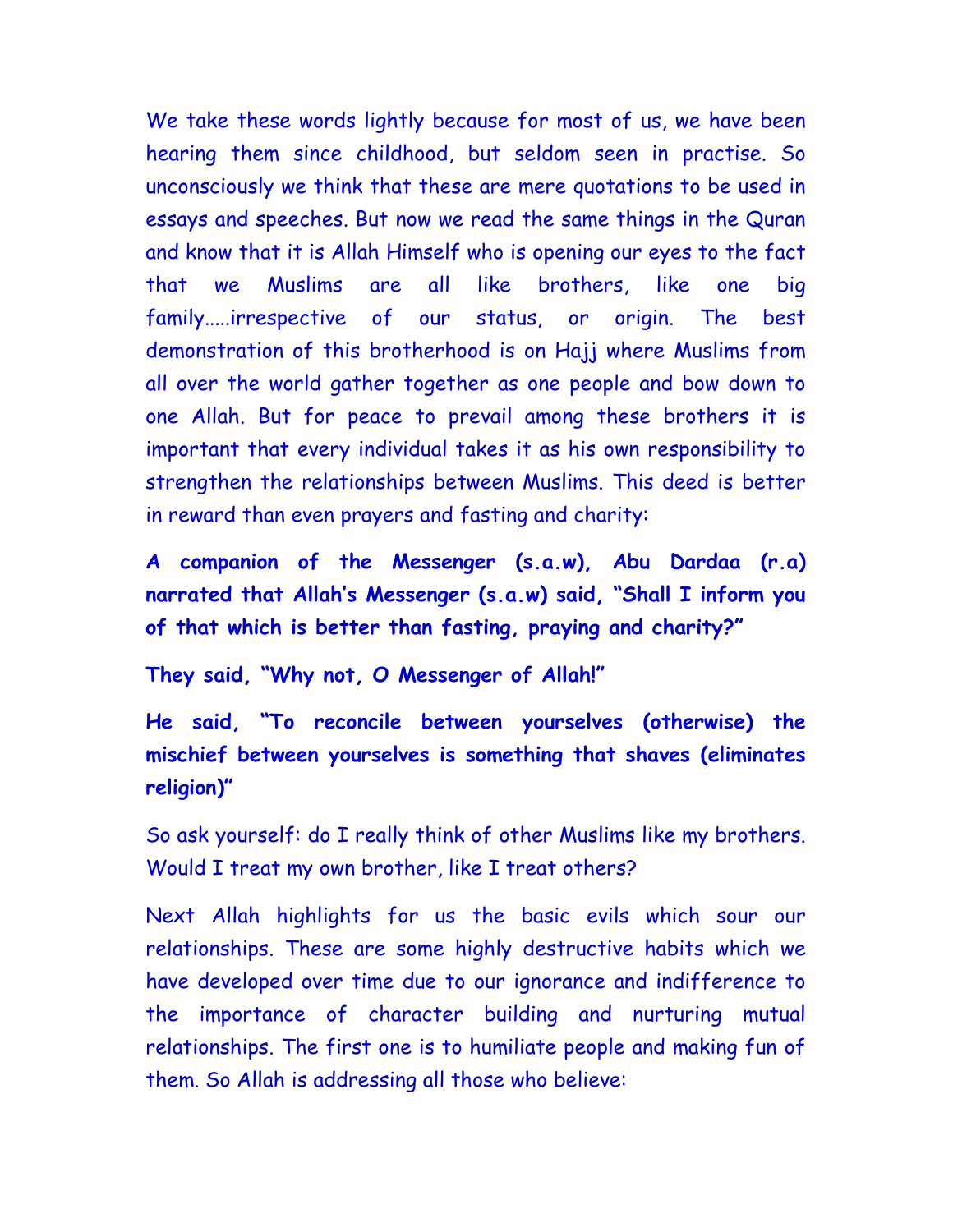يَا أَيُّهَا الَّذِينَ آمَنُوا لَا يَسْخَرْ قَومٌ مِّن قَوْم عَسَى أَن يَكُونُوا خَيْرًا مِّنْهُمْ وَلَا نِسَاء مِّن نَسَاء عَسَى أنْ يَكُنُّ خَيْرًا مُّنْهُنٌّ وَلَا تَلْمِزُوا أَنفُسَكُمْ وَلَا تَنَـــابَزُوا بالألقاب بِئسَ الإسْمُ الفَسْنُوقُ بَعْدَ الْإِيمَانِ وَمَن لَمْ يَتُــبْ فَأُوْلَئِــكَ هُـــمُ  $\{11\}$  الظّالِمُونَ

O believers! Let no men laugh at other men who may perhaps be better than themselves; and let no woman laugh at another woman, who may perhaps be better than herself. Do not defame through sarcastic remarks about one another, nor call one another by offensive nicknames. It is an evil thing to be called by a bad name after being a believer, and those who do not repent are the ones who are the wrongdoers

The root cause for this behaviour is pride in one's own self. If we constantly look down on people and think them to be inferior to us then we will express that arrogance in our comments. But before we start humiliating anybody, in our thoughts or openly, we should think that maybe that person is much more superior in Allah's eyes than us. It is considered to be just a harmless way to have fun, to mock others and to call them names but notice that Allah calls it a sin for which we can only be forgiven if we do Taubah...... sincere repentance.

Then there is this other disease of being suspicious of everybody. How can we love our brothers if we have this negative feeling of mistrust? It will definitely lead you to being curious about others lives and activities, and finally talking against them to whoever is willing to listen. That is why the next Ayat deals with all three of these interlinked evils: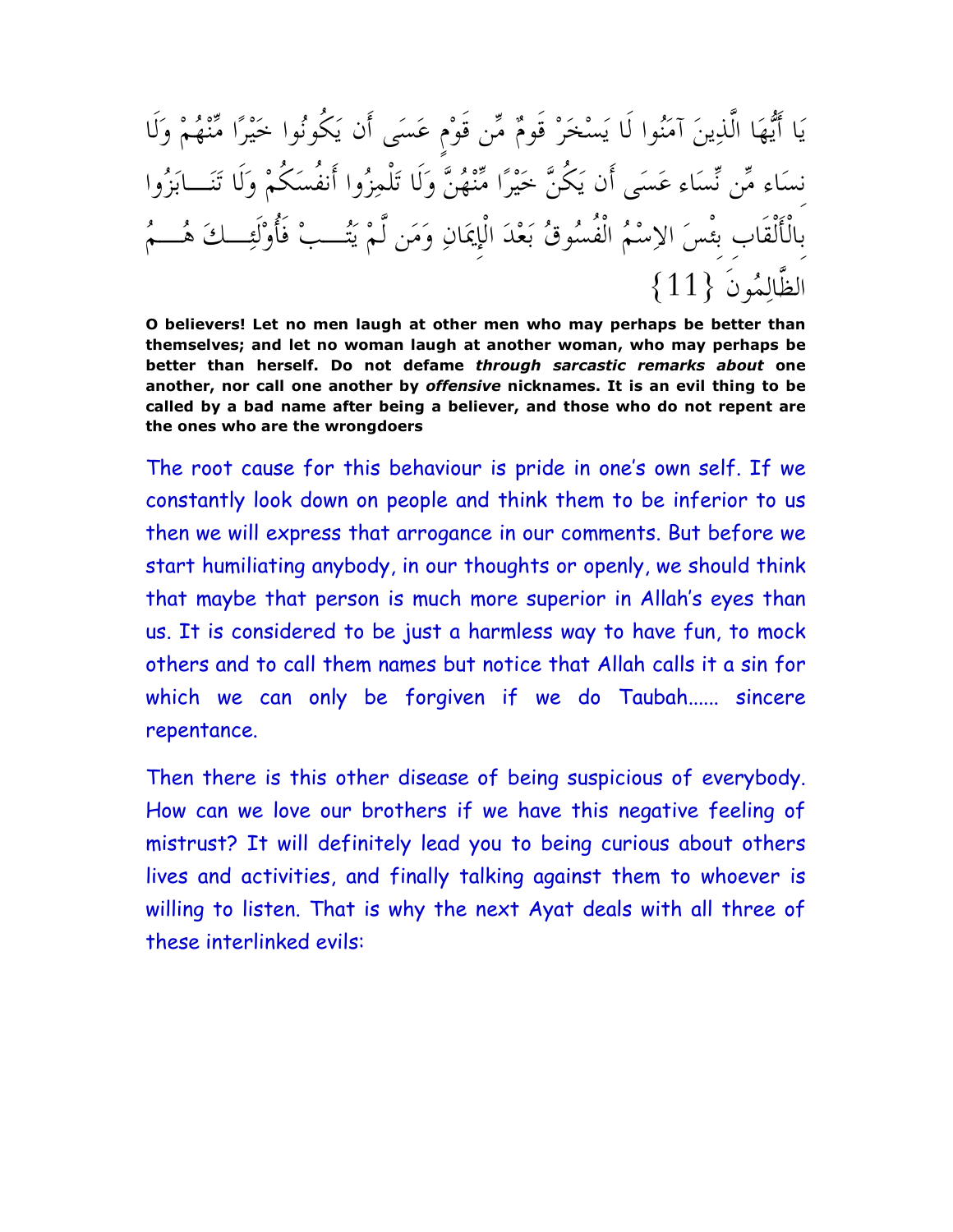يَا أَيُّهَا الذِينَ آمَنُوا اجْتَنِبُوا كَثِيرا مِّنَ الظنِّ إِن بَعْضَ الظنِّ إِنْمٌ وَلا تَجَسَّسُوا وَلَا يَغْتَب بَّعْضُكُم بَعْضًا أَيُحِبُّ أَحَدُكُمْ أَن يَأْكـــل لحْـــمَ أُخِيـــهِ مَيْتًـــا فكرِهْتُمُوهُ وَاتَّقوا اللهَ إِن اللهَ تَوَّابٌ رَّحِيمٌ {12} }

O believers! Avoid immoderate suspicion, for in some cases suspicion is a sin. Do not spy on one another, nor backbite one another (to say something about another behind ones back that if one hears it, dislikes it). Would any of you like to eat the flesh of his dead brother? Surely you would abhor it. Fear Allah; for Allah is the Accepter of repentance, Merciful

We all know that it is Haram to eat pork and we will not touch it, but is the flesh of our own dead brother Halal? Aren't we constantly eating it in our daily conversation? Just like a disease has to be eradicated from its root, similarly we have to begin with opening up our minds to the fact that we are all equal in the sight of Allah. Being born into a rich family, or an educated family, or being an Arab or Indian, or whatever nationality, or the language we speak or the colour of our skin.......these are all things which we didn't choose for ourselves...it was just Allah's plan:

 zh2N
M8-` (>-@8R
TFC\$ ;/>{ (>@ l C& | "#\$  13{ } 'V2l '()  %& (> \$ ) (7/@>\$ %& 68B

O mankind! We created you from a single pair of a male and a female, and made you into nations and tribes that you might get to know one another. Surely the noblest of you in the sight of Allah is he who is the most righteous. Allah is All-Knowledgeable, All-Aware.

If we want honour then we should fear Allah and develop a strong bond with Him because that's the thing which is most valued by Allah. Most of us know these principles but then why don't we act accordingly? Why do we respect wealth and status more than Allah consciousness? The problem is that mostly we see everything from a worldly perspective and take our faith for granted. For a majority of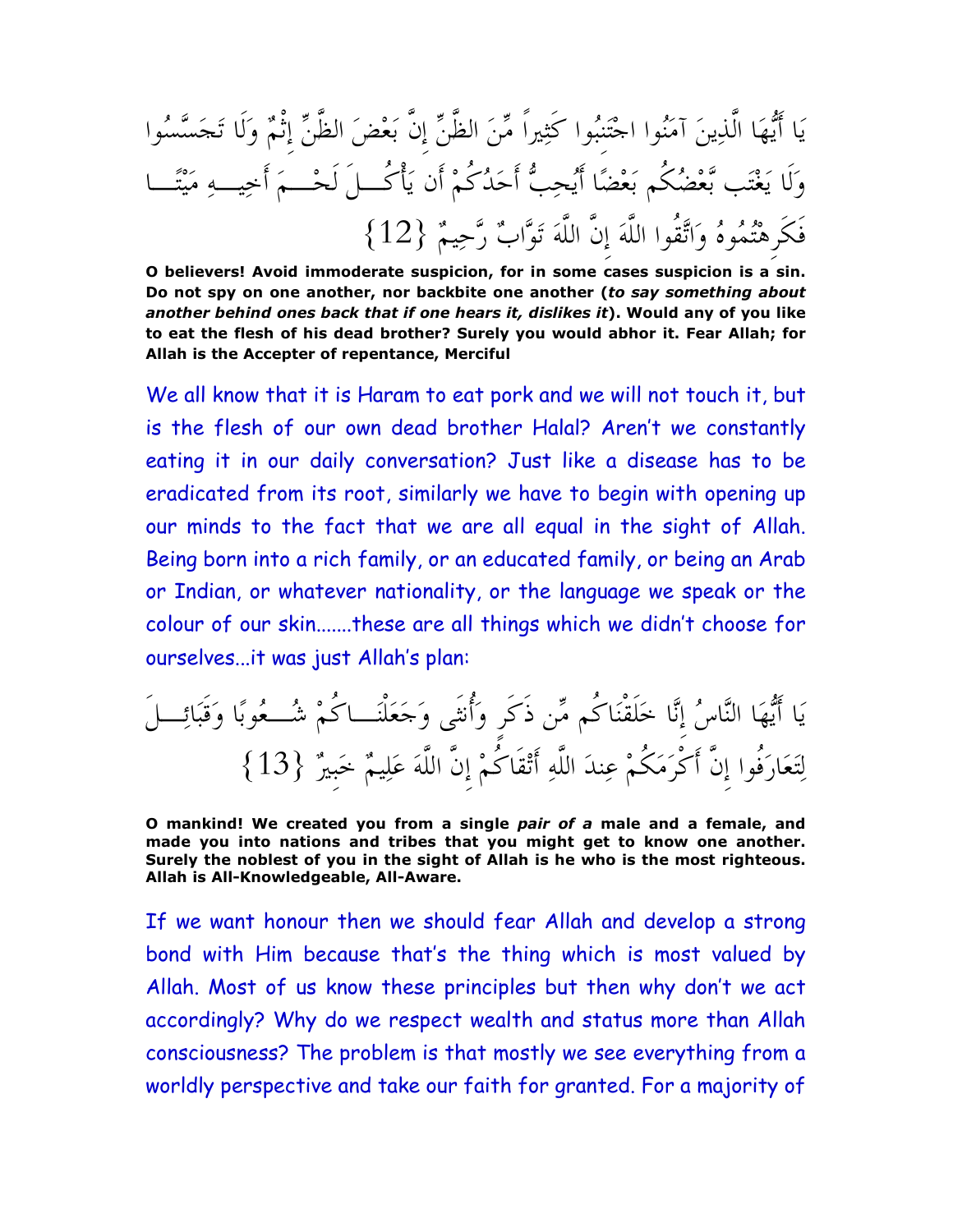us so called Muslims, our faith is nothing except for a few words that we have uttered or a set of beliefs which we have inherited from our ancestors, or a few rituals that we might or might not perform.......But how many of us have really accepted Allah as our Lord and Islam as our religion at a conscious level?

 The same thing was hindering the Bedouin Arabs from entering completely into the religion of Islam:

قالتِ الْأَعْرَابُ آمَنَّا قُل لَمْ تُؤْمِنُوا وَلَكِن قولوا أَسْلَمْنَا وَلَمَّا يَدْخُلِ الإِيمَـــان فِي قلوبِكُمْ وَإِنْ تُطِيعُوا اللَّهَ وَرَسُولُهُ لَا يَلِتْكُم مِّنْ أَعْمَالِكُمْ شَيْئًا إِنَّ اللَّـــهَ غفورٌ رَّحِيمٌ {14}

The Bedouin Arabs say: "We have believed." Tell them: "You have not believed; rather say 'We have become Muslims;' for faith has not yet found its way into your hearts. If you obey Allah and His Rasool, He will not deny you the reward of your deeds; surely Allah is Forgiving, Merciful."

We call ourselves believers but have ever tried to find out what is the true definition of a believer?

إِنَّمَا المُؤْمِنُونَ الذِينَ آمَنُوا بِاللَّهِ وَرَسُولِهِ ثُمَّ لَمْ يَرْتَابُوا وَجَاهَدُوا بِأَمْوَالِهِمْ وَأَنفُسِهِمْ فِي سَبِيلِ اللَّهِ أَوْلَئِكَ هُمُ الصَّادِقُونَ {15}

The true believers are those who believe in Allah and His Rasool, then never doubt; and make Jihad (exert their efforts) with their wealth and their persons in the cause of Allah. Such are the ones who are truthful in their claim to be the believers.

Remember that the way to Jannat is not an easy one. It's easy enough to quote this definition but doing Jihad with the nafs and with one's wealth is not quite such a smooth ride. There are going to be rough spots along the way too. And when difficulties arise then what should be our attitude? That we go around showing our wounds to everyone? Making it look like we have done some favour on